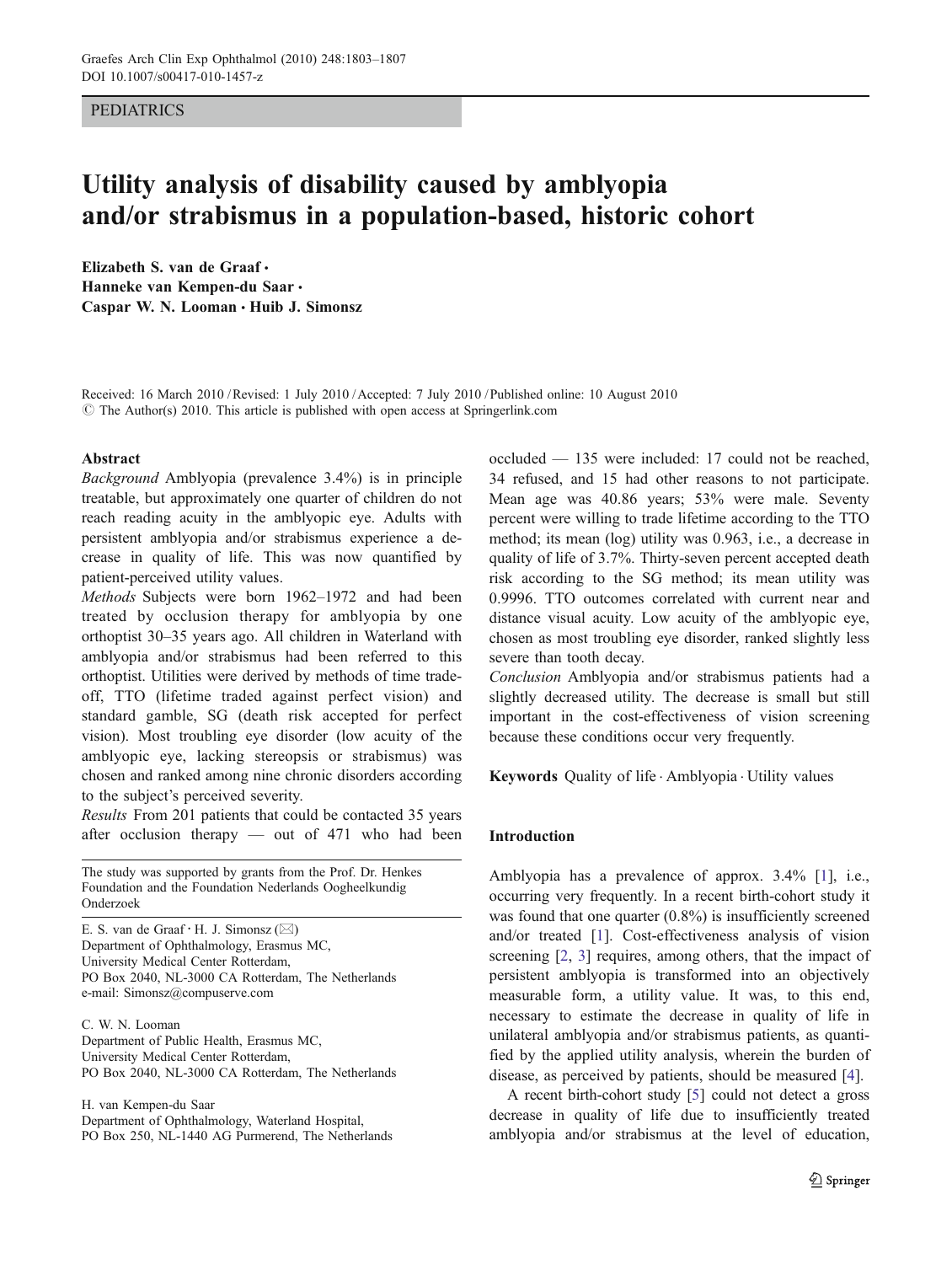employment and socioeconomic achievement. However, a disease-specific quality-of-life instrument might well detect such decrease at the level of visual day-to-day activities. We had, to this end, developed the Amblyopia & Strabismus Questionnaire (A&SQ). Clinical [\[6\],](#page-4-0) content [\[7\],](#page-4-0) and construct [\[8\]](#page-4-0) validity of this novel questionnaire has been confirmed.

A utility is the value (ranging from 1.0 perfect vision to 0.0 death) a patient assigns to his present health state, including the disability caused by the current disease. A utility analysis of amblyopia and/or strabismus was now performed in a historic cohort of amblyopia and/or strabismus patients to quantify their decrease in quality of life. In utility analysis, it is imperative to measure decrease of quality of life in a representative sample of the population. This necessity was, for instance, demonstrated by our previous finding that quality of life perception in amblyopic persons who came to an outpatient clinic was much lower than in persons with similar disability in the general population [\[7](#page-4-0)].

The subjects from our historic cohort were an almost non-select sample of amblyopia and strabismus patients, because all children who were suspected of amblyopia had been referred between 1968 and 1974 to a single orthoptist and a single ophthalmologist who served the entire Waterland region.

In this study, utility was measured by the time trade-off (TTO) and the standard gamble (SG) methods that are commonly applied to derive direct patient preferences about health states [[9\]](#page-4-0). Most troubling eye disorder (low visual acuity, lack of stereopsis, strabismus, glasses) was chosen and ranked among nine adult chronic diseases according to severity.

## Methods and materials

Subjects were patients from the historic cohort. The historic cohort was taken from all patients who had consulted the orthoptist from the orthoptic outpatient clinic of the Waterland Hospital in Purmerend, the Netherlands between 1968 and 1974 ( $N=1,250$ ). From these subjects, born between 1962 and 1972, 471 had been occluded, and 201 could be traced by telephone 30–35 years later. One hundred and seventy four of these had filled out the A&SQ [[7,](#page-4-0) [8](#page-4-0)]. One hundred and thirty seven of them had been orthoptically reexamined by orthoptists [\[6,](#page-4-0) [10](#page-4-0)]. The historic cohort formed an almost non-select sample of all patients occluded at that time, because all children with insufficient visual acuity or strabismus from the entire region around Purmerend had been referred to a single practicing ophthalmologist and orthoptist at the time. The orthoptist had kept the original charts of the 1,250 patients. Local birth rates of the villages from the years in which most of the occluded were born (1965, 1966, 1967) in this region had been derived as previously described [\[6](#page-4-0)]. These indicated that the historic cohort was representative for the children with amblyopia within the entire population in the region at that time. Of the children born in this region in 1965, 1966 and 1967, 4.8 % had received occlusion therapy [\[10](#page-4-0)].

Occlusion treatment and glasses had improved visual acuity of the amblyopic eye to more than 0.5 (0.3 logMAR) in one-third of patients. After occlusion therapy, visual acuity had remained the same from the end of occlusion therapy until adulthood in most patients, but children with combinedmechanism amblyopia or increasing anisohypermetropia had suffered a decrease of visual acuity of the amblyopic eye [[10\]](#page-4-0).

Subjects, after having given oral consent, were interviewed by one researcher (ESvdG) face-to-face, at the Waterland Hospital in Purmerend, and by phone. First, they were asked how long they expected to live.

Bisectional top-down titration search procedure was used to arrive at TTO and SG forced choices (See Appendix). They were set against a hypothetical medicine that could perfectly heal the eye condition (TTO) and a hypothetical operation that could perfectly heal the eye condition (SG).

Most troubling eye condition (low visual acuity of amblyopic eye, lack of depth perception, strabismus, wearing glasses or other eye complaint) was chosen.

In order to perceive their reference values, subjects were also presented with nine indicator conditions and the own eye trouble to rank on a scale from 1 (least severe) to 10 (worst) [[11\]](#page-4-0) The indicator conditions were: chronic bronchitis, chronic ear infection, complete loss of smell, complete loss of taste, eczema, migraine, partial deafness, partial memory loss, tooth decay [[12\]](#page-4-0).

In an exploratory fashion, the measured utility values were compared by correlation-analysis with the previously derived results [\[7](#page-4-0)] in the five domains of the A&SQ: fear of losing the better eye, distance estimation, visual disorientation, diplopia, and social contact and cosmetic problems. This was done to discern which of the functional restrictions determined the impact of the current health state.

The measured utility values were also, in an exploratory fashion, compared by correlation-analysis with the previously examined clinical parameters [[6\]](#page-4-0) of the amblyopia and/or strabismus patients: distance visual acuity, near visual acuity, binocular vision, angle of strabismus, latent nystagmus, and refraction [[13\]](#page-4-0).

## Results

## Subjects

One hundred and thirty five subjects from the historic cohort who, in a previous study [[7\]](#page-4-0) had filled out the A&SQ  $(N=174)$  were interviewed, 106 in person, 29 by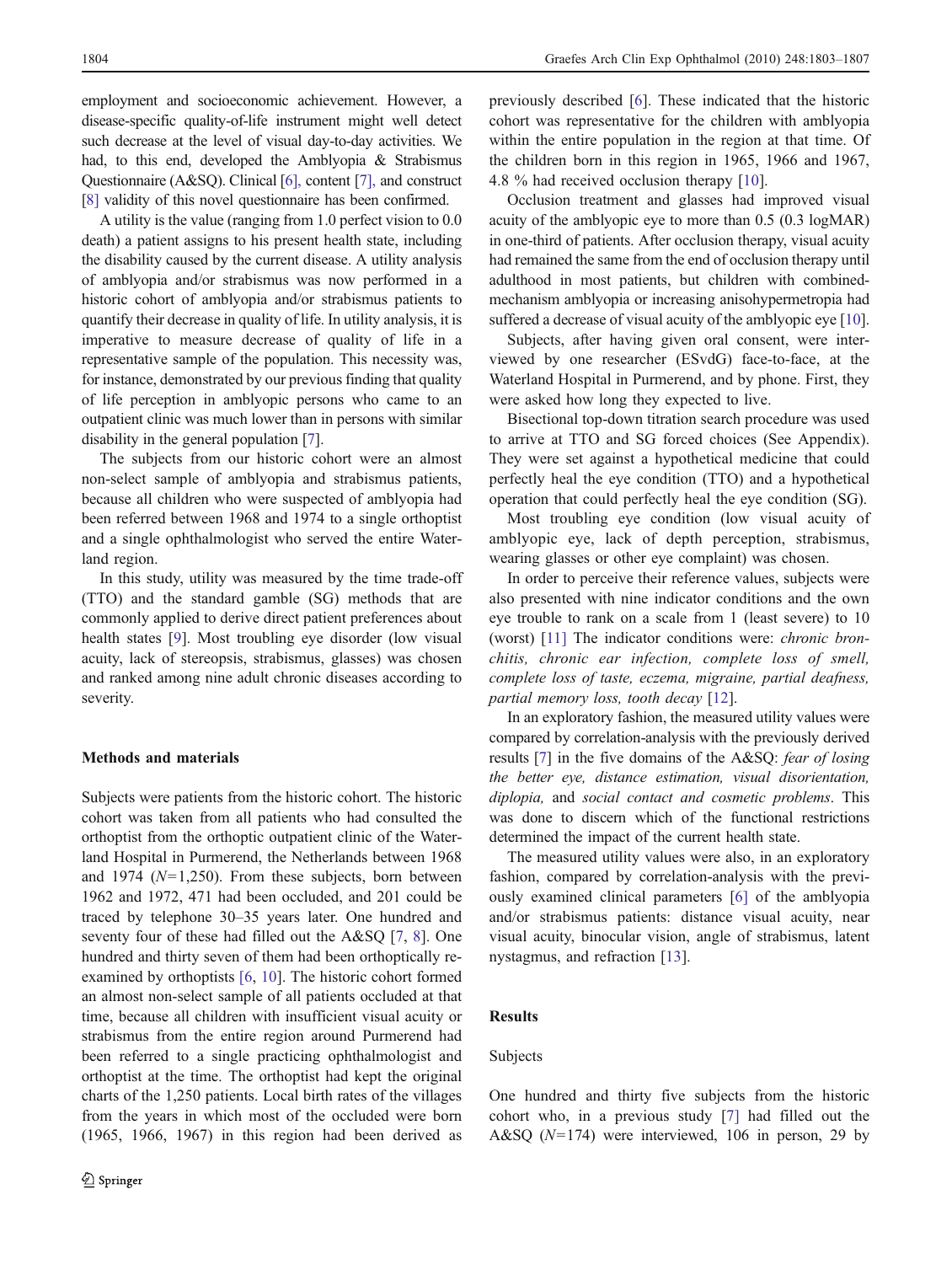phone. Thirty eight subjects could not be included in the study: 17 could not be reached, four were unable to be interviewed (illness, other impairments), 11 refused to participate, two did not meet the appointment. Male:  $N=72$ (53%), female:  $N=63$  (47%). Mean age of subjects was 40.86. Mean of expected life years of all subjects was 40.71 years.

Subjects chose as most troubling eye condition: low visual acuity of the amblyopic eye (52), lack of depth perception (31), strabismus (13), wearing glasses (14), none (eight). Other troubling eye conditions were: dry or itching eyes (three), fear of losing the better eye (four), diplopia (two), impaired accommodation (one), tired eyes (two), having to turn the head entirely to one side (two), deterioration of the eyes (one), no depth perception in sunlight (one).

## Utility values

The top-down search procedure (forced-choices) for the TTO method resulted in 95 subjects (70%) who were willing to trade some of their remaining life years in return for perfect vision. From the 38 subjects with a visual acuity of the amblyopic eye that had improved to  $>0.50$  (0.3) logMAR) by occlusion therapy and retained this acuity for 30–35 years, 17 were not willing to trade any lifetime. Mean of traded lifetime of all subjects, including those who were unwilling to trade lifetime, was 11 months. Differentiated to their most troubling eye condition, the mean traded lifetime was 14.6 months for low visual acuity, 8.3 months for lack of depth perception, and 7.2 months for strabismus.

Based on the calculation:

## $1 - (traded lifetime/expected life years)$

mean TTO utility value was: 0.977±0.0379. The TTO mean logarithmic utility value was 0.963.

The top-down search procedure (forced-choices) for the SG method resulted in 49 subjects (37%) who accepted death risk, 86 subjects (63%) did not accept any death risk. Mean of accepted death risk of all subjects, including those who did not accept any death risk, was 1 in 20,000. Differentiated to their most troubling eye condition, the accepted death risk for low visual acuity was 1 in 10,000; for lack of depth perception, 1 in 20,000; and for strabismus, none.

Based on the calculation:

 $1 -$  death risk taken

mean SG utility value was 0.9994±0.00307.

Ranking chronic disorders

Ranking of the nine chronic disorders with own eye impairment according to subject's perceived severity showed that own eye impairment — mostly low visual acuity of the amblyopic eye — was experienced as the least severe disorder, less severe than eczema and tooth decay (Fig. 1).

## Correlations utility values

It was determined, in an exploratory fashion, whether the measured utility values were associated with the previously derived results in the five quality of life domains of the A&SQ [\[7](#page-4-0)]. Pearson test of the TTO and SG utilities was done according to a matrix format with the data on the five A&SQ domains. It showed that only the domain fear of losing the better eye correlated significantly with the utility value assessed by the TTO. None of the A&SQ domains correlated with SG utility values (Table [1](#page-3-0)).

Fig. 1 Ranking severity of the ten disorders. Scores are ranked scores from subjects. Ranking scale was from 1, least severe disorder, to 10 as the most severe disorder. "Eye condition" comprises low visual acuity of the amblyopic eye, lack of depth perception, strabismus, wearing glasses or other eye complaints

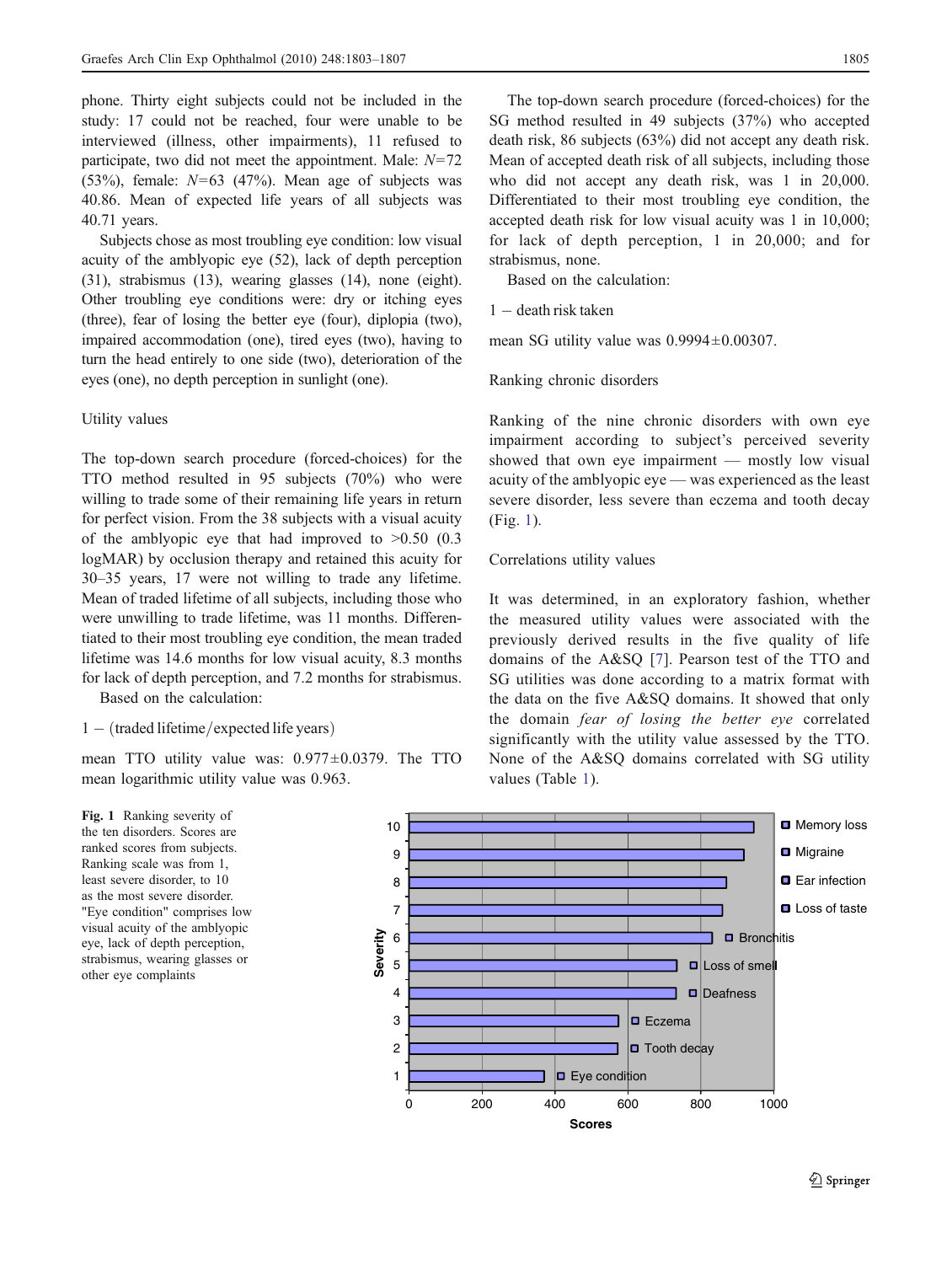| Util. Val. | Five domains of the A&SQ |         |                 |      |                   |      |          |      |                    |       |  |
|------------|--------------------------|---------|-----------------|------|-------------------|------|----------|------|--------------------|-------|--|
|            | Fear loss better eye     |         | Distance estim. |      | Visual disorient. |      | Diplopia |      | Contact & cosmetic |       |  |
|            | $\mathbf{v}$             | $P*$    |                 | $P*$ | r                 | $p*$ | r        | $P*$ |                    | $P^*$ |  |
| <b>TTO</b> | .207                     | $.027*$ | .161            | .063 | .162              | .060 | $-.037$  | .671 | $-.086$            | .320  |  |
| SG         | .061                     | .521    | $-.029$         | .735 | $-.034$           | .698 | $-.049$  | .574 | $-.097$            | .264  |  |

<span id="page-3-0"></span>Table 1 Utility values (TTO and SG) correlated to the five A&SQ domains

 $r$ : Pearson correlation (two-tailed) of the utility values with the A&SQ domains

Level of significance (two-tailed):  $*P=0.01-0.05$ 

Abbreviations: estim.: estimation; disorient.: disorientation

It was also determined, in an exploratory fashion, whether the utility values correlated with the previously derived clinical parameters: visual acuity, binocular vision, angle of strabismus, refraction and latent nystagmus [\[6](#page-4-0)]. Pearson test of the TTO and SG utilities was done according to a matrix format with previously examined clinical parameters. It showed that the distance visual acuity and the near visual acuity of the amblyopic eye correlated significantly with the utility values assessed by the TTO (Table 2). The correlations were, however, weak. We had expected better correlations between measured TTO values and clinical parameters, because in the clinical validation study, the visual acuity of the amblyopic eye correlated significantly with quality of life as measured by four A&SQ domains [[6\]](#page-4-0).

None of the clinical parameters correlated significantly with SG utilities (Table 2)

#### Discussion

Utility in amblyopia and/or strabismus patients is lower than in healthy persons: 70% of all 135 subjects were willing to trade lifetime for perfect vision. The mean logarithmic TTO utility value of unilateral amblyopia and/or strabismus in adult patients was 0.963. This mean value included the subjects (30%) unwilling to trade any lifetime. It is equal to an estimated decrease in quality of life due to amblyopia and/or strabismus of 3.7%. This small decrease is important in costeffectiveness of prevention of amblyopia, as amblyopia and strabismus are very frequent conditions.

Thirty-seven percent of all 135 subjects accepted death risk to achieve perfect vision. The mean SG utility value of unilateral amblyopia and/or strabismus in adult patients was 0.9994, including the subjects unwilling to accept death risk.

Clearly, the decrease of utility value of amblyopia is not the same as that of acquired unilateral visual loss that has been reported to be 0.83 [[4,](#page-4-0) [14\]](#page-4-0).

The recruitment of the patients from a historic cohort of 471 occluded amblyopia and/or strabismus patients contributed to the unbiased character of the study outcomes. All children with insufficient visual acuity or strabismus from the Waterland area had been referred to the single ophthalmologist and orthoptist, and there had been little migration in this area between 1968 and 1974. Hence, almost all of these children within this region had been treated within this hospital and were eligible for this study [\[6](#page-4-0)].

We were interested to know whether the subjects who were willing to trade much lifetime or did accept death risk had low quality of life as found by the A&SQ. The TTO

| Utility values | Examined orthoptic parameters  |         |                              |         |                            |          |                          |         |               |          |
|----------------|--------------------------------|---------|------------------------------|---------|----------------------------|----------|--------------------------|---------|---------------|----------|
|                | VA ambly, eye<br>(start occl.) |         | VA ambly, eye<br>(end occl.) |         | VA ambly, eye<br>(current) |          | Reading VA<br>ambly, eye |         | Anisometropia |          |
|                | $\mathbf{r}$                   | $P**$   | $\mathbf{z}^*$               | $P**$   |                            | $P**$    | r                        | $p**$   | r             | $P^{**}$ |
| <b>TTO</b>     | $-196$                         | $.038*$ | $-.237$                      | $.010*$ | $-.305$                    | $.001**$ | $-.211$                  | $.023*$ | .211          | $.024*$  |
| SG             | $-.103$                        | .277    | $-.005$                      | .956    | .011                       | .908     | .009                     | .921    | .093          | .326     |

Table 2 Past and current orthoptic parameters correlated to the utility values (TTO and SG)

 $r$ : Pearson correlation (two-tailed) of the utility values with the orthoptic parameters

Levels of significance (two-tailed): \* $P=0.01-0.05$ ; \*\* $P < 0.01$ 

Abbreviations: ambly.: amblyopic; occl.: occlusion: VA: visual acuity